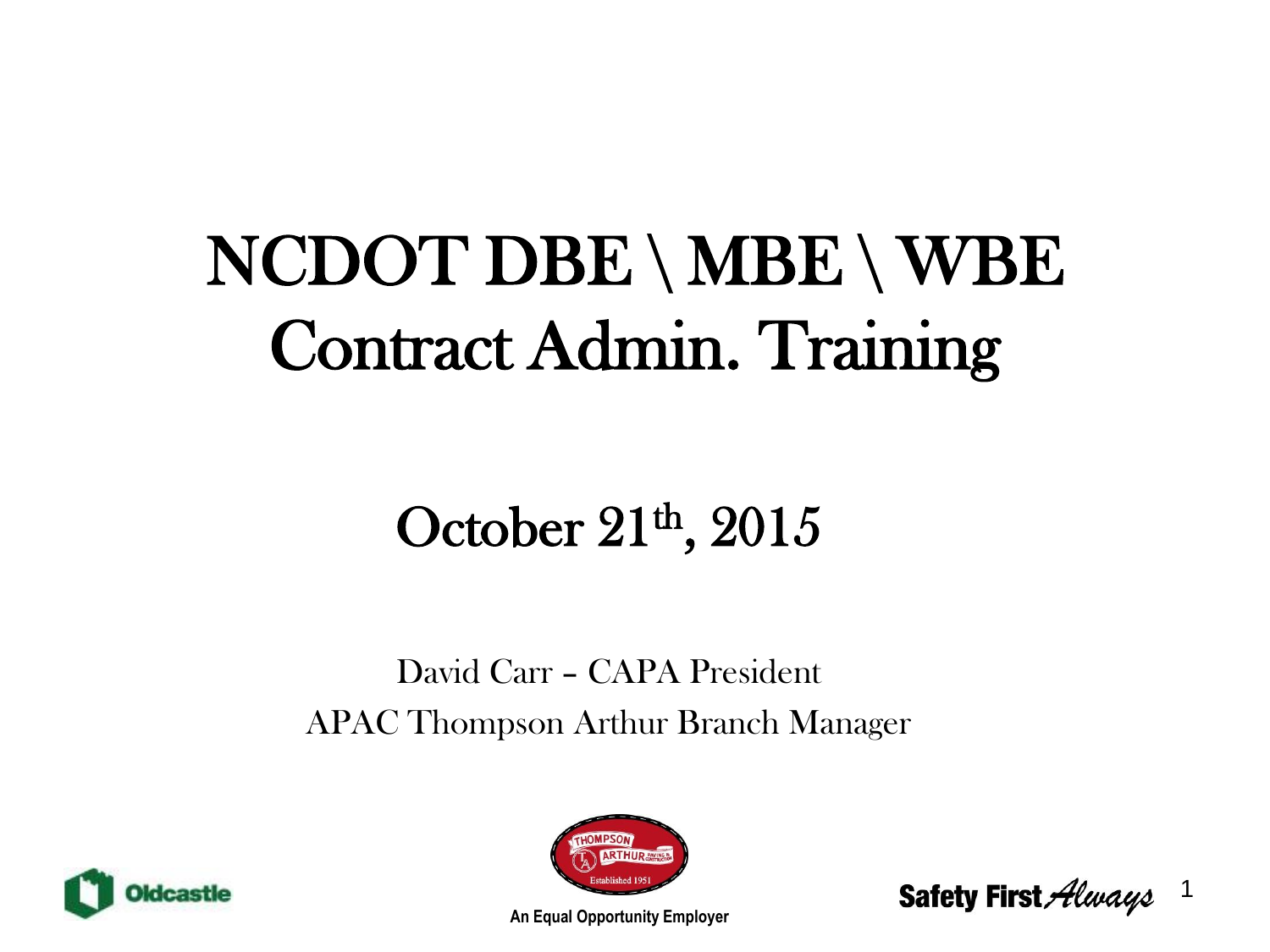## Intended Outcomes From Today….

- Increase understanding of DBE \ MBE \ WBE goals and commitments
- Increase awareness of DBE \ MBE \ WBE programs
- Reinforce that participation per the program guidelines is an important contract requirement



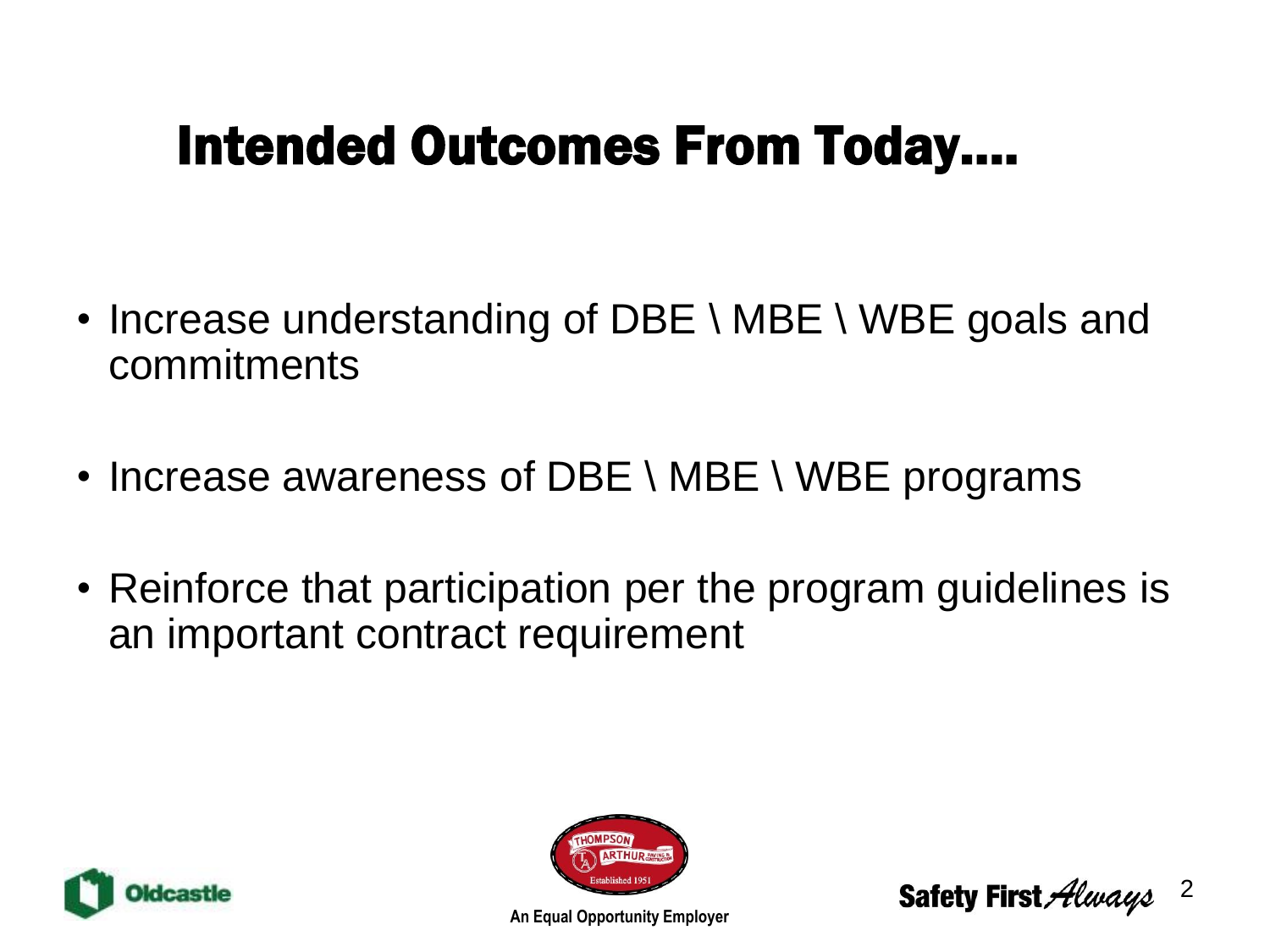### Definitions… DBE – Disadvantaged Business Enterprise

**DBE** – A firm certified as a Disadvantaged Business Enterprise through the North Carolina Unified Certification Program.

Examples: Rankin Grading Atlantic Contracting Long Brothers Transport Carolina Environmental

A complete, up to date, listing of NCDOT Certified MBE contractors may be obtained on the NCDOT web site at:

### **https://partner.ncdot.gov/VendorDirectory/default.html/**

*Be sure to check prequalification status prior to allowing the DBE to begin work on a project. Failure to do so may result in the work performed by an DBE not to be counted toward the project commitment.*





**Safety First Always** 

3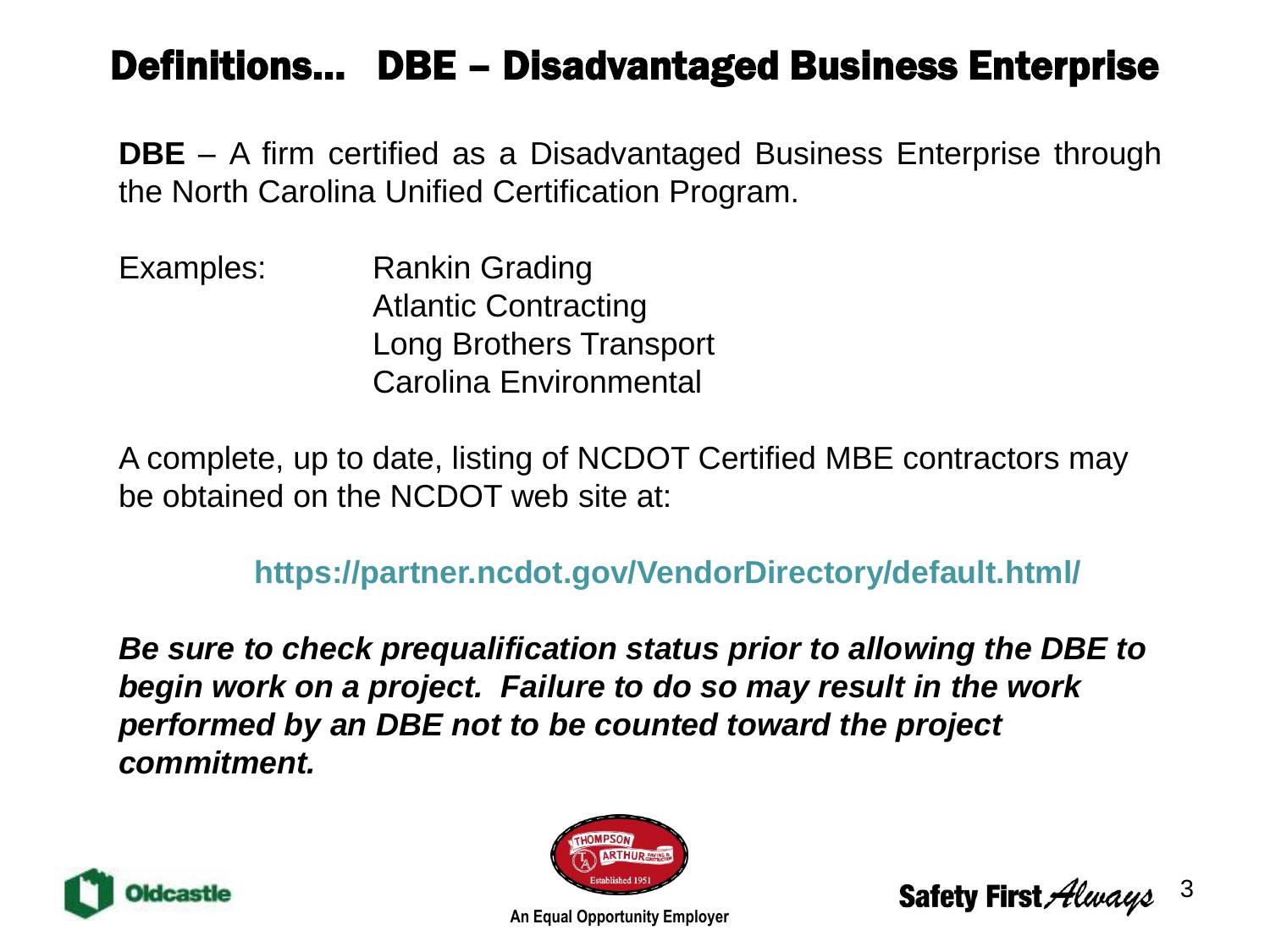### Definitions… MBE – Minority Business Enterprise

**MBE** – A firm certified as a Disadvantaged Minority Owned Business Enterprise through the North Carolina Unified Certification Program.

Examples: Rankin Grading McCain Striping W.G. Lewis Trucking Asphalt Unlimited of Asheville

A complete, up to date, listing of NCDOT Certified MBE contractors may be obtained on the NCDOT website at:

**https://partner.ncdot.gov/VendorDirectory/default.html/**

*Be sure to check prequalification status prior to allowing the MBE to begin work on a project. Failure to do so may result in the work performed by an MBE not to be counted toward the project commitment.*





4 Safety First Always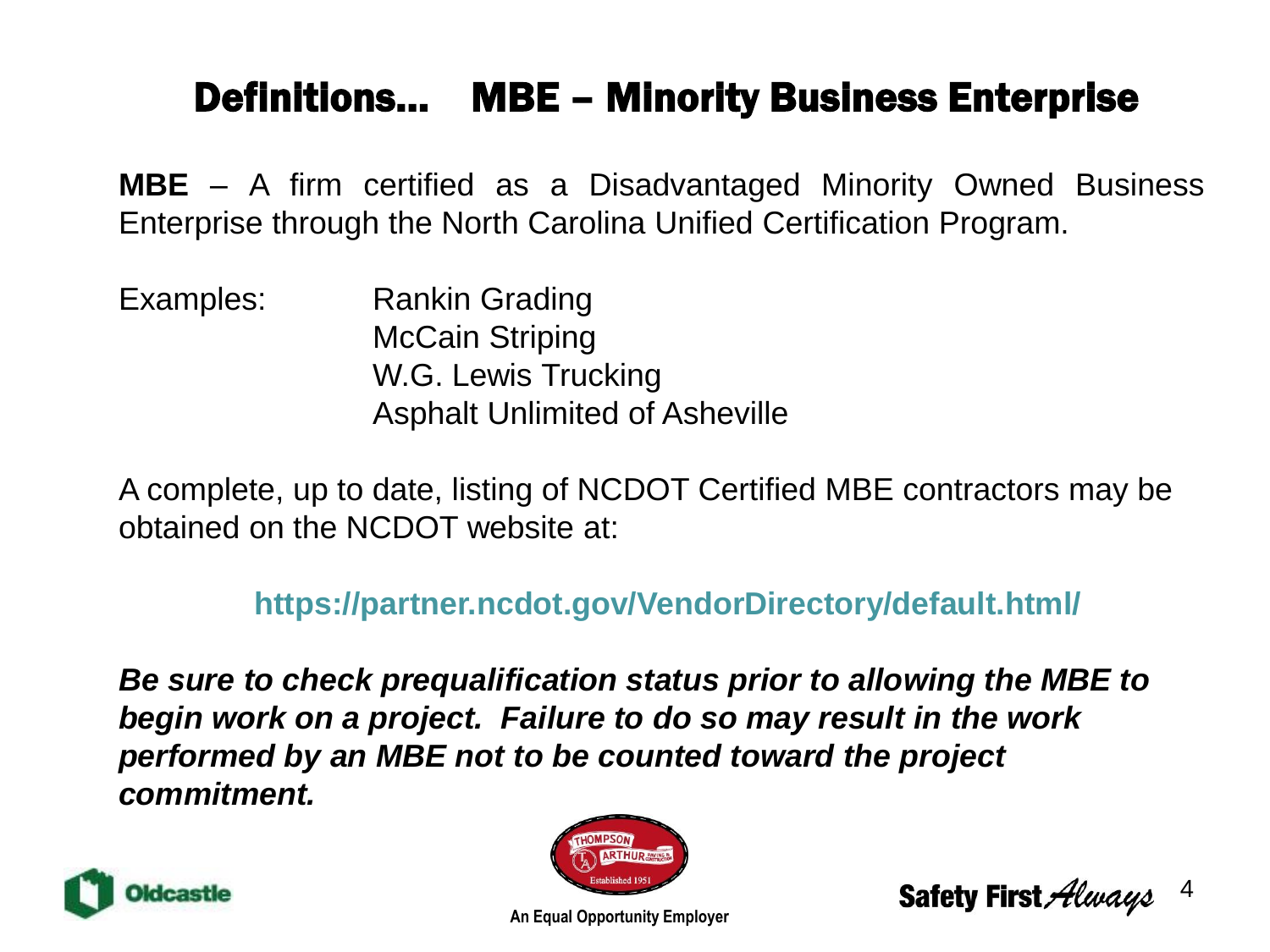### Definitions… WBE – Women Business Enterprise

**WBE** – A firm certified as a Disadvantaged Women Owned Business Enterprise through the North Carolina Unified Certification Program.

Examples: Farmer Transport Stay Alert Carolina Environmental Long Brothers Transport

A complete, up to date, listing of NCDOT Certified MBE contractors may be obtained on the NCDOT website at:

**https://partner.ncdot.gov/VendorDirectory/default.html/**

*Be sure to check prequalification status prior to allowing the WBE to begin work on a project. Failure to do so may result in the work performed by a WBE not to be counted toward the project commitment.*





5 **Safety First Alevays**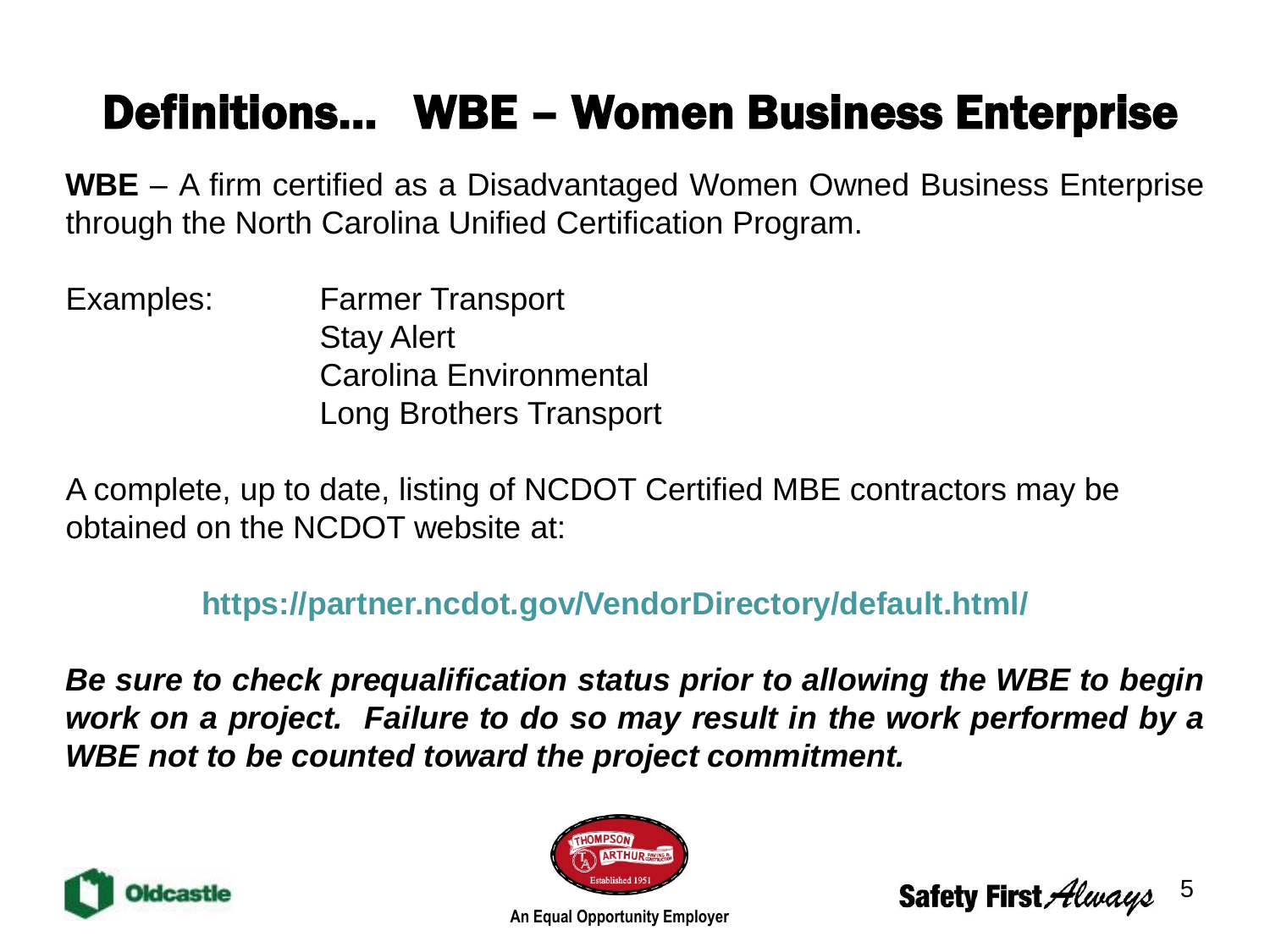### Participation Is A Contract Requirement…

- Specific goals are outlined for each project
- Goal vs. Commitment
	- **Goal** The DBE \ MBE \ WBE participation percentage *specified* in the contract proposal
	- **Commitment** The approved DBE \ MBE \ WBE participation *submitted* by the prime contractor during the bidding process and approved by the NCDOT before work begins
	- **Non Committed DBE \ MBE \ WBE** Any DBE \ MBE \ WBE submitted at the time of bid that is NOT used to meet contract goal.
- MBE \ WBE goals on NCDOT State funded contracts
- MBE \ WBE terms are not interchangeable and the goals for either or both are not interchangeable



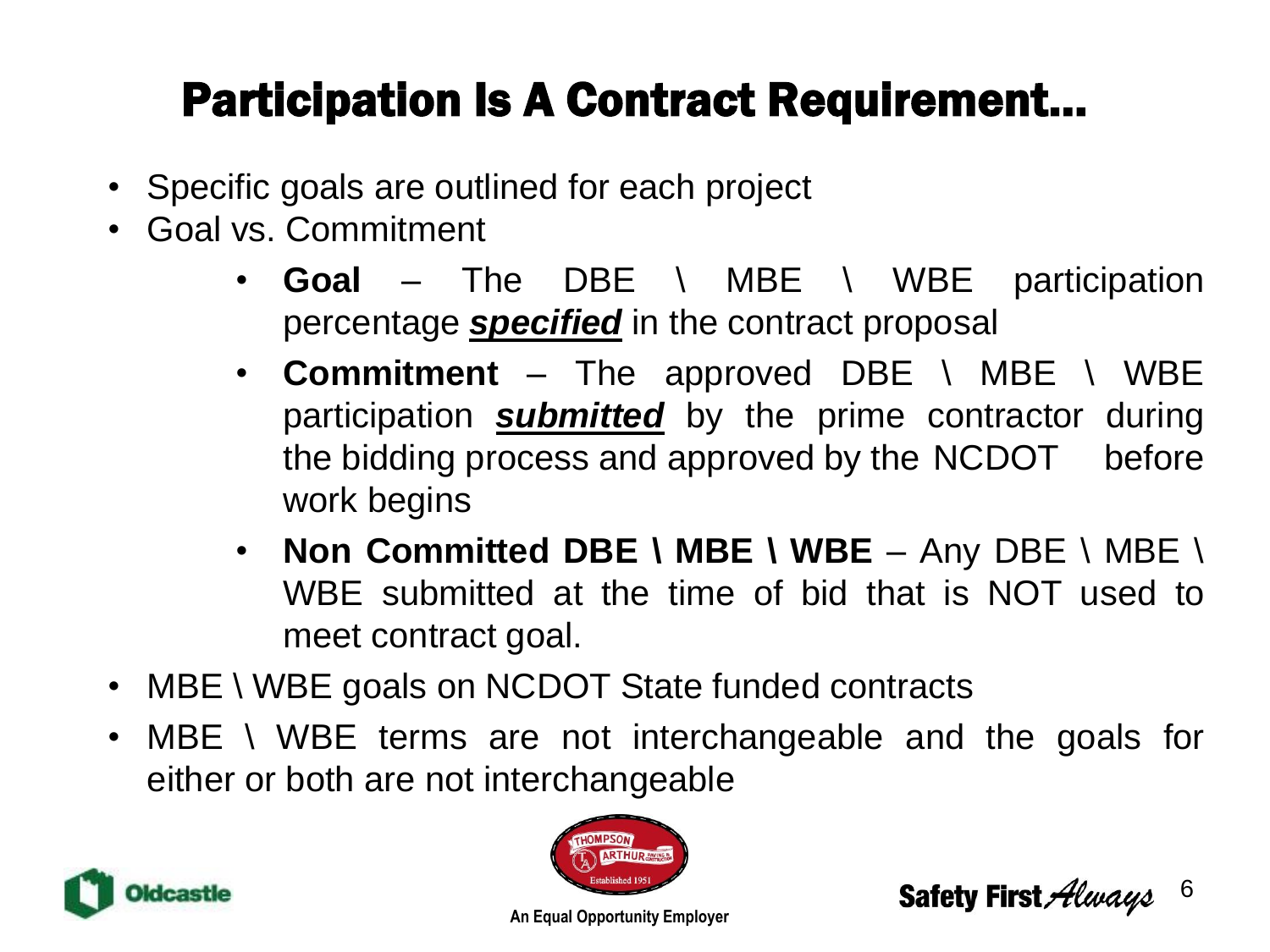### Important Points to Consider…

- DBE goals on Federal contracts or NCDOT contracts that include federal funding –
- MBE  $\setminus$  WBE goals on NCDOT contracts that do not include federal funding
- Although very rare, it is possible for a DBE subcontractor to NOT be an MBE or WBE. According to the NCDOT, a business *may* meet the requirements of a DBE if the business is owned and operated by a handicapped, white male. If that is the case, MBE \ WBE certification would not be available to the business, **be sure to always verify certification**
- "Highway Letting CXXXXXX Contracts" have online reporting capabilities and these are more easily tracked
- Most all "Purchase Orders" now also have online reporting. Those that do not require paper notification to the NCDOT via MBE  $\setminus$  WBE – IS.
- The amount of participation allowed to be counted by a DBE \ MBE \ WBE firm varies by type of business, i.e. true subcontractor vs. vendor vs. "service" firm. The differences and allowable percentages are explained in detail in the project proposal
- **Just because a DBE \ MBE \ WBE is "certified" doesn't necessarily mean they are "prequalified"**





**Safety First Always** 7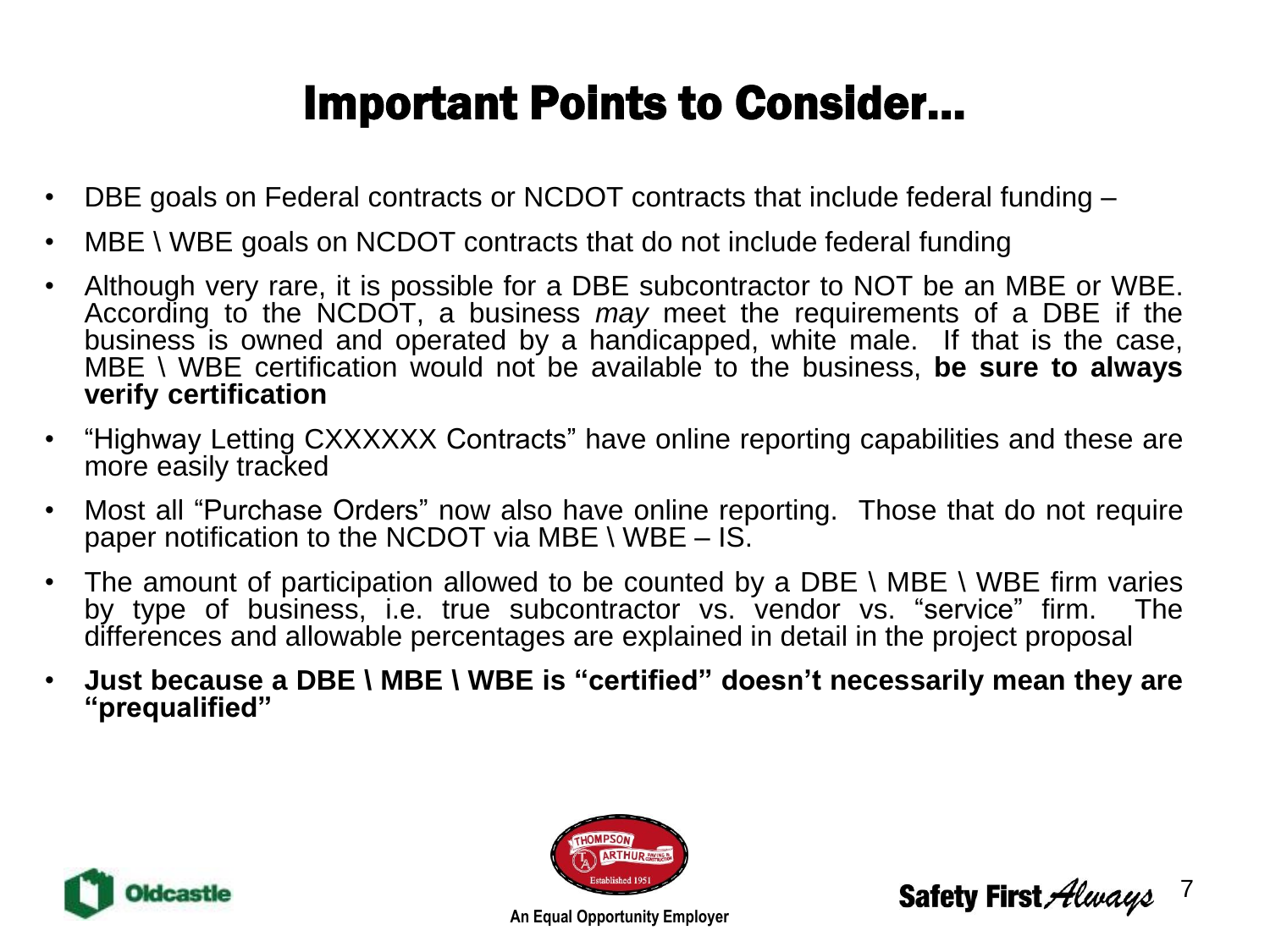### **Contract goals can be found in the Project Special Provisions section of a proposal…**

| C <sub>203625</sub> B-4959                                                                                                                                                                                                                                                                                                                                                                                                                                                          | $G-6$ | <b>Guilford County</b>                                                                                                                                                                                                                                                                                                                                                                              |  | DI00107                                                                                                                                                                                                                                                                                                                                     | 13                                                                                                                                                                                                                                                                                                                                                                                                                                                                                                                                                                                  | <b>Davidson</b> |
|-------------------------------------------------------------------------------------------------------------------------------------------------------------------------------------------------------------------------------------------------------------------------------------------------------------------------------------------------------------------------------------------------------------------------------------------------------------------------------------|-------|-----------------------------------------------------------------------------------------------------------------------------------------------------------------------------------------------------------------------------------------------------------------------------------------------------------------------------------------------------------------------------------------------------|--|---------------------------------------------------------------------------------------------------------------------------------------------------------------------------------------------------------------------------------------------------------------------------------------------------------------------------------------------|-------------------------------------------------------------------------------------------------------------------------------------------------------------------------------------------------------------------------------------------------------------------------------------------------------------------------------------------------------------------------------------------------------------------------------------------------------------------------------------------------------------------------------------------------------------------------------------|-----------------|
| Letter of Intent - Form signed by the Contractor and the DBE subcontractor, manufacturer<br>or regular dealer that affirms that a portion of said contract is going to be performed by the<br>signed DBE for the amount listed at the time of bid.<br>http://connect.ncdot.gov/letting/LetCentral/Letter%20of%20Intent%20to%20Perform%20as%20<br>a%20Subcontractor.pdf                                                                                                              |       |                                                                                                                                                                                                                                                                                                                                                                                                     |  | Subcontractor Quote Comparison Sheet - Spreadsheet for showing all subcontractor quotes<br>in the work areas where MBEs and WBEs quoted on the project. This sheet is submitted with<br>good faith effort packages.<br>http://connect.ncdot.gov/business/SmallBusiness/Documents/DBE%20Subcontractor%20Quote<br>%20Comparison%20Example.xls |                                                                                                                                                                                                                                                                                                                                                                                                                                                                                                                                                                                     |                 |
| Listing of DBE Subcontractors Form - Form for entering DBE subcontractors on a project that<br>will meet this DBE goal. This form is for paper bids only.<br>http://connect.ncdot.gov/municipalities/Bid%20Proposals%20for%20LGA%20Content/08%20D<br>BE%20Subcontractors%20(Federal).docx                                                                                                                                                                                           |       |                                                                                                                                                                                                                                                                                                                                                                                                     |  | <b>MBE and WBE Goal</b><br>Enterprises are established for this contract:                                                                                                                                                                                                                                                                   | The following goals for participation by Minority Business Enterprises and Women Business                                                                                                                                                                                                                                                                                                                                                                                                                                                                                           |                 |
| effort packages.<br>%20Comparison%20Example.xls                                                                                                                                                                                                                                                                                                                                                                                                                                     |       | Subcontractor Quote Comparison Sheet - Spreadsheet for showing all subcontractor quotes<br>in the work areas where DBEs quoted on the project. This sheet is submitted with good faith<br>http://connect.ncdot.gov/business/SmallBusiness/Documents/DBE%20Subcontractor%20Quote                                                                                                                     |  | (A) Minority Business Enterprises 7.0 %<br>contract as set forth above as the MBE goal.                                                                                                                                                                                                                                                     | (1) If the MBE goal is more than zero, the Contractor shall exercise all necessary and<br>reasonable steps to ensure that MBEs participate in at least the percent of the                                                                                                                                                                                                                                                                                                                                                                                                           |                 |
| <b>DBE</b> Goal<br>for this contract:                                                                                                                                                                                                                                                                                                                                                                                                                                               |       | The following DBE goal for participation by Disadvantaged Business Enterprises is established                                                                                                                                                                                                                                                                                                       |  | shall be reported to the Department.                                                                                                                                                                                                                                                                                                        | (2) If the MBE goal is zero, the Contractor shall make an effort to recruit and use<br>MBEs during the performance of the contract. Any MBE participation obtained                                                                                                                                                                                                                                                                                                                                                                                                                  |                 |
| Disadvantaged Business Enterprises 7.0 %<br>(A) If the DBE goal is more than zero, the Contractor shall exercise all necessary and<br>reasonable steps to ensure that DBEs participate in at least the percent of the contract as<br>set forth above as the DBE goal.<br>(B) If the DBE goal is zero, the Contractor shall make an effort to recruit and use DBEs<br>during the performance of the contract. Any DBE participation obtained shall be<br>reported to the Department. |       |                                                                                                                                                                                                                                                                                                                                                                                                     |  | (B) Women Business Enterprises 1.0 %<br>contract as set forth above as the WBE goal.<br>shall be reported to the Department.                                                                                                                                                                                                                | (1) If the WBE goal is more than zero, the Contractor shall exercise all necessary and<br>reasonable steps to ensure that WBEs participate in at least the percent of the<br>(2) If the WBE goal is zero, the Contractor shall make an effort to recruit and use<br>WBEs during the performance of the contract. Any WBE participation obtained                                                                                                                                                                                                                                     |                 |
| Directory of Transportation Firms (Directory)<br>found at the following link. https://partner.ncdot.gov/VendorDirectory/default.html<br>firm's capability to perform certain work.                                                                                                                                                                                                                                                                                                  |       | Real-time information is available about firms doing business with the Department and firms that<br>are certified through NCUCP in the Directory of Transportation Firms. Only firms identified<br>in the Directory as DBE certified shall be used to meet the DBE goal. The Directory can be<br>The listing of an individual firm in the directory shall not be construed as an endorsement of the |  | firm's capability to perform certain work.                                                                                                                                                                                                                                                                                                  | <b>Directory of Transportation Firms (Directory)</b><br>Real-time information is available about firms doing business with the Department and firms that<br>are certified through NCUCP in the Directory of Transportation Firms. Only firms identified<br>in the Directory as MBE and WBE certified shall be used to meet the MBE and WBE goals<br>respectively. The Directory can be found at the following link.<br>https://partner.ncdot.gov/VendorDirectory/default.html<br>The listing of an individual firm in the directory shall not be construed as an endorsement of the |                 |
| <b>Oldcastle</b>                                                                                                                                                                                                                                                                                                                                                                                                                                                                    |       |                                                                                                                                                                                                                                                                                                                                                                                                     |  |                                                                                                                                                                                                                                                                                                                                             | <b>Safety First Always</b>                                                                                                                                                                                                                                                                                                                                                                                                                                                                                                                                                          | 8               |

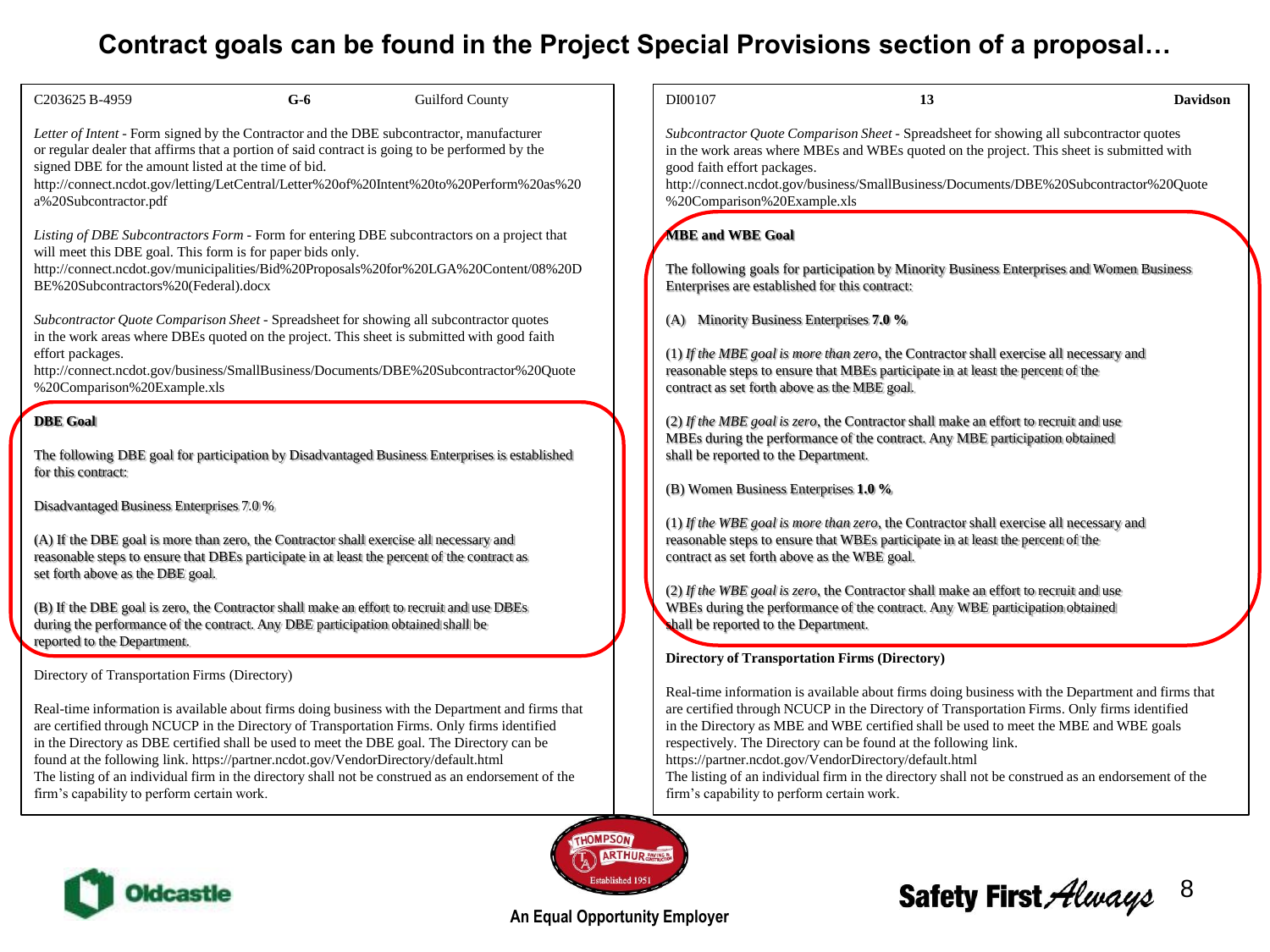### Example of a commitment letter received from the NCDOT...



#### **STATE OF NORTH CAROLINA DEPARTMENT OF TRANSPORTATION**

**PAT MCCRORY GOVERNOR** 

**ANTHONY J. TATA SECRETARY** 

May 11, 2015

#### **NOTIFICATION OF AWARD & GOAL CONFIRMATION LETTER**

Mr. David Byrd Highland Paving Company, LLC PO Box 64553 Fayetteville, NC 28306

| <b>Contract ID:</b> | DF00089                                                            |
|---------------------|--------------------------------------------------------------------|
| TIP No.:            | W-5206AA                                                           |
| Federal Aid:        | HSIP-0059(8)                                                       |
| WBS:                | 45336.3.FR27                                                       |
| County:             | Cumberland                                                         |
| Description:        | Grading, Drainage, Paving, Signals, Signing & Pavement<br>Markings |

Dear Mr. Byrd:

Highland Paving Company, LLC, is the apparent low bidder for the above project from the April 29, 2015 bid letting. The bid proposal indicates inadequate DBE participation to satisfy the advertised contract goal:

The advertised DBE goal for the subject project was set at:  $\text{DBE} = 8.0\%$ 

Your bid proposal indicates that your firm attained the following participation:  $\bf{DBE} = 4.07\%$ 

After a determination of good faith, the adjusted contract goal for the subject is: DBE= 4.07%

Based on the Department's review of the submitted good faith effort for this project, the following recommendations should be considered for any future good faith effort reports:

Criteria A - your company received a grade of **Adequate**. While Bidder did a good job with his initial bid solicitations, a better job with follow up contacting could have been done.

Criteria H - your company received a grade of **Adequate**. Again, while Bidder did a good job including NCDOT BOWD units with his initial bid solicitations, following up with those offices when not enough DBE quotes were being received may have been helpful.

In accordance with Article 102-15 (J) of the NCDOT Standard Specifications 2012, failure to satisfy the DBE requirements of the project Special Provisions may be cause to disqualify a Contractor from further bidding.

**MAILING ADDRESS:** NC DEPT. OF TRANSPORTATION **DIVISION SIX** PO Box 1150 FAYETTEVILLE, NC 28302

PHONE: 910-486-1493 FAX: 910-486-1959 WEBSITE: WWW.NCDOT.ORG NC DEPT. OF TRANSPORTATION **LOCATION: SSR GILLEONE ST** FAYETTEVILLE, NC 2830

Based on your bid proposal, the Department has listed the following approved DBE subcontractors and dollar amounts to meet the contract goal requirements. These firms are required to be utilized under the regulations in the Special Provisions and any changes in the work affecting the DBE firms or replacement of a DBE firm will need to follow these provisions.

| <b>Committed DBE Firms</b>        | <b>Committed Amount</b> |
|-----------------------------------|-------------------------|
| Paul D. Williams Hauling          | \$34,597                |
| Purpose Driven Seeding & Mulching | \$15,090                |
| Browe Construction Co.            | \$31,000                |

This project amount is more than \$500,000.00 and therefore, in accordance with North Carolina General Statute G.S. 44A-25, Contract Payment Bonds and Contract Performance Bonds are required.

A Letter of Intent from each DBE submitted, Liability and Property Damage Insurance documentation and Payment & Performance bonds must be received before execution of this contract.

Upon submittal of all required documentation the contract shall be executed.

If you have any questions, please contact our office at 910-486-1493.

Sincerely,<br>
DocuSigned by

 $-$ F06892B7CB3147F

R. Allen Waddell, PE **Division Proposals Engineer** 

cc: Greg Burns, P.E. Ken Murphy, P.E. Jerry Bradley, P.E. Randy Wise, P.E. Jason Salisbury Scott Pridgen, P.E.

Page | 2





#### **An Equal Opportunity Employer**

### Safety First Always 9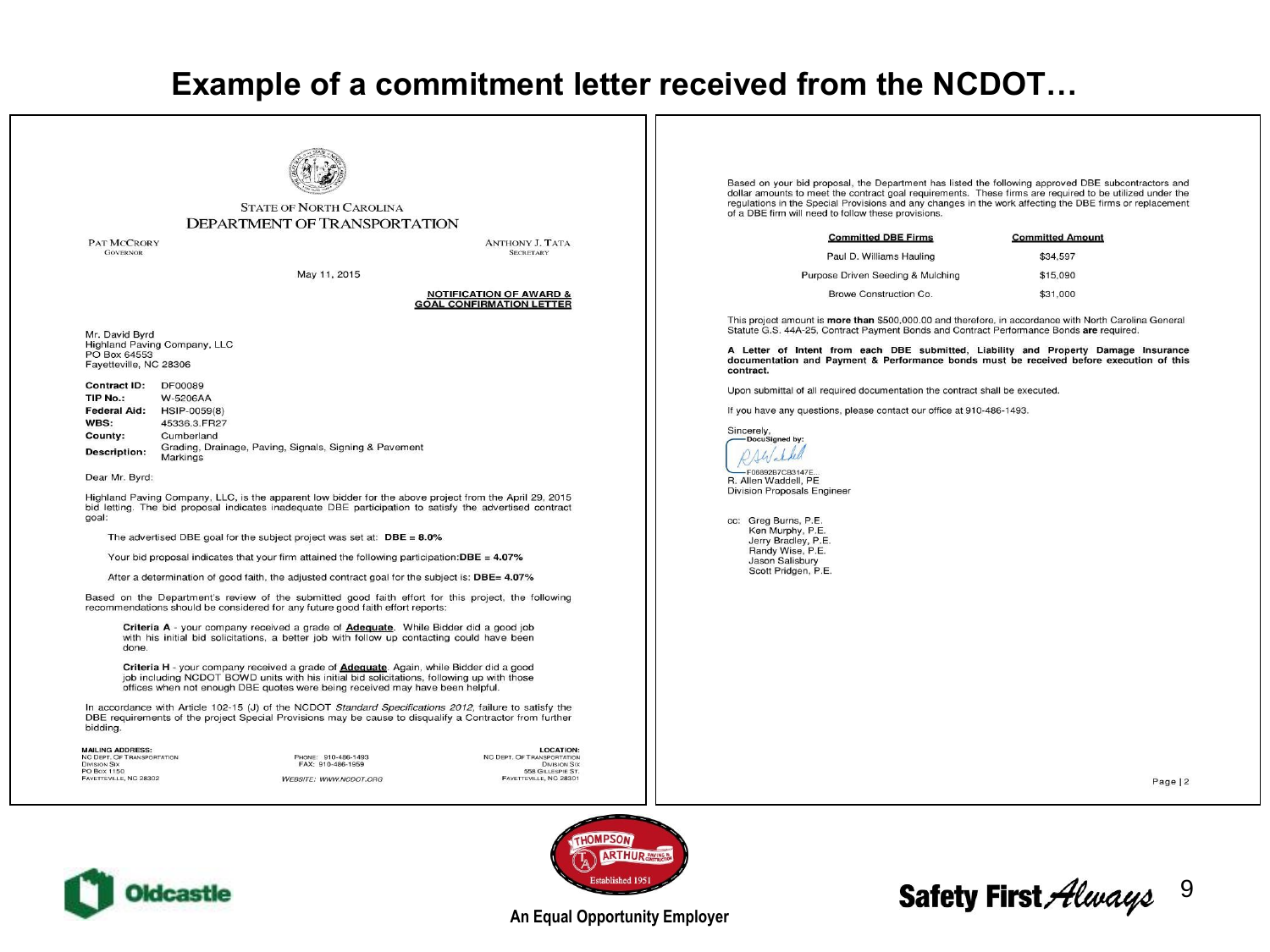### Some Key Points to Consider…

- NEVER assume anything!!!
- ALWAYS check DBE \ MBE \ WBE requirements and commitments before starting a project
- ALL NCDOT projects require some amount of DBE \ MBE \ WBE participation, be sure you know what type and how much on your project
- **There is a very important distinction between DBE requirements and MBE \ WBErequirements**





Safety First *Always*  $10$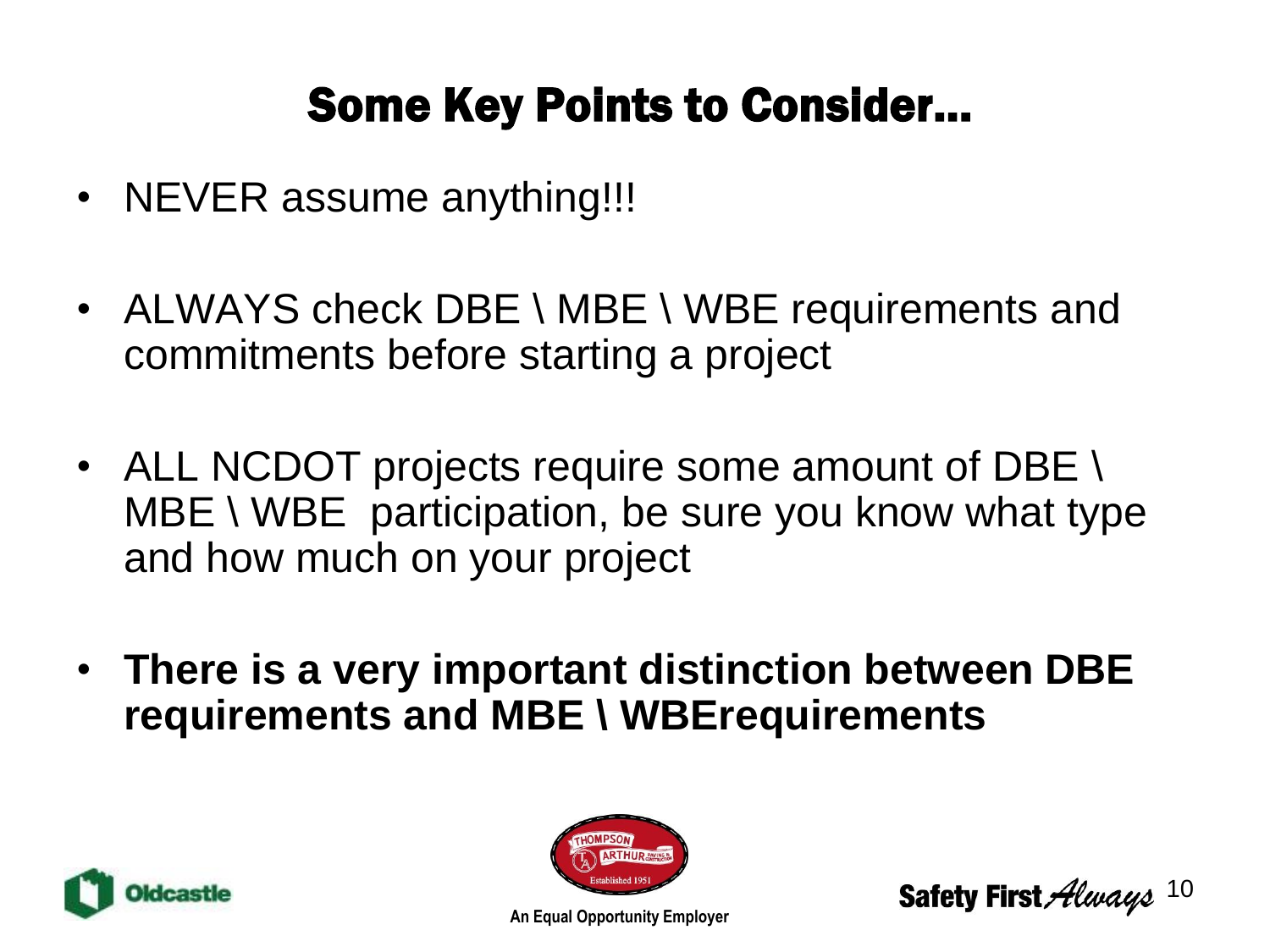## Making the Process Easier…

- The devil is in the details...
- Process is outlined in the Project Special Provisions
- Attention to detail with the variations between DBE \ MBE \ WBE requirements
- Timely review of information you receive each month regarding the status of contract compliance





**Safety First Always** 11